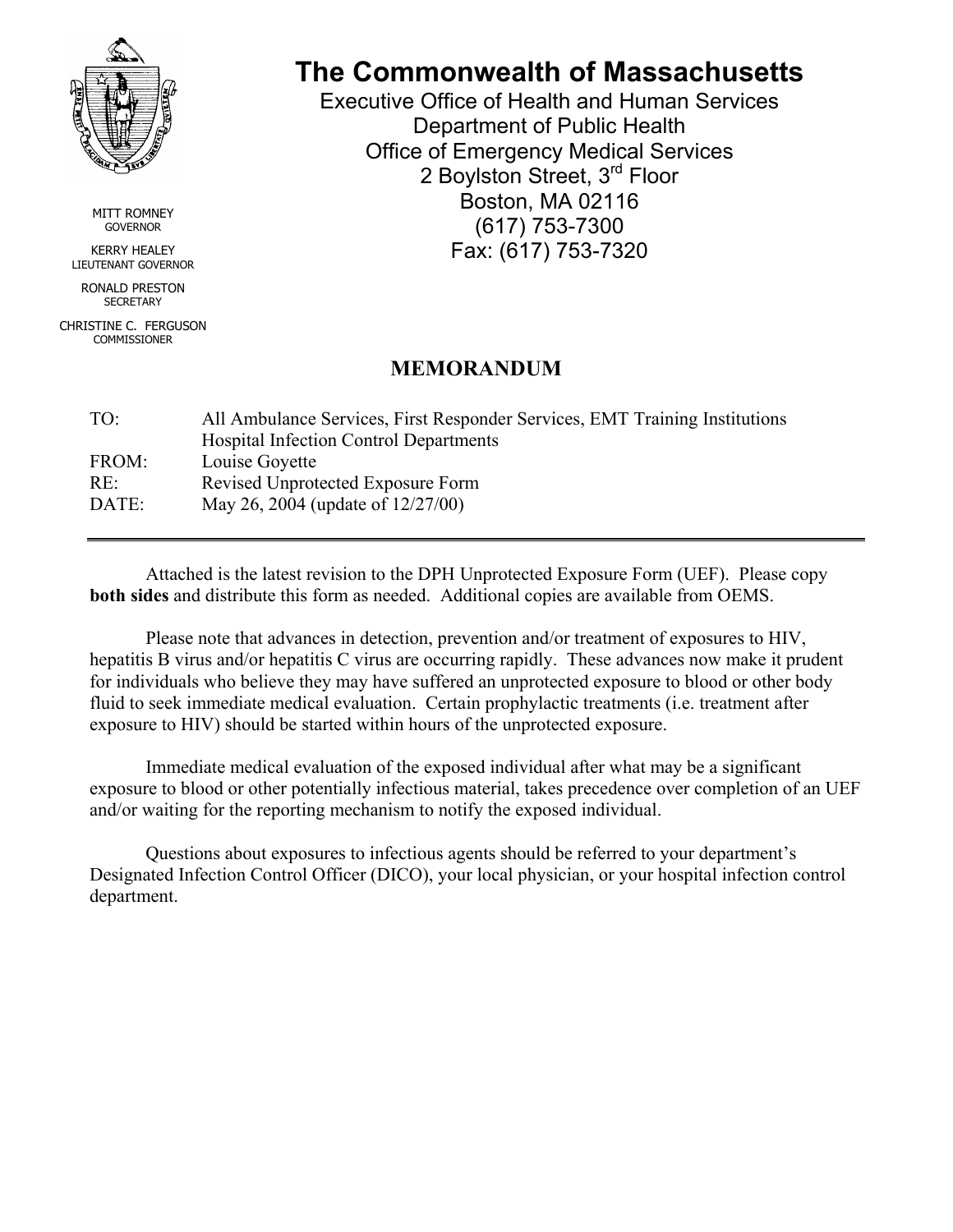

## **MASSACHUSETTS DEPARTMENT OF PUBLIC HEALTH (DO NOT SEND THE ORIGINAL FORM OR A COPY TO THE DEPARTMENT OF PUBLIC HEALTH)**

## **UNPROTECTED EXPOSURE FORM**

|                                                                                                                                                                   | (Please print or type) |                                                                                                                                                                                                             |                             |  |
|-------------------------------------------------------------------------------------------------------------------------------------------------------------------|------------------------|-------------------------------------------------------------------------------------------------------------------------------------------------------------------------------------------------------------|-----------------------------|--|
| Today's Date                                                                                                                                                      | <b>Incident Date</b>   | Receiving Facility                                                                                                                                                                                          |                             |  |
| <b>Transporting Ambulance Service</b>                                                                                                                             |                        | Ambulance Trip Report #                                                                                                                                                                                     |                             |  |
| Address                                                                                                                                                           |                        | Designated Infection Control Officer (DICO)                                                                                                                                                                 |                             |  |
| Telephone # for DICO                                                                                                                                              |                        | It is recommended the prehospital emergency care agencies type or<br><i>print</i> in the name <i>and telephone number</i> of the current DICO before<br><b>blank</b> forms are provided to their personnel. |                             |  |
| Patient Information                                                                                                                                               |                        | <b>Rescuer Information</b>                                                                                                                                                                                  |                             |  |
| Name                                                                                                                                                              |                        | Name                                                                                                                                                                                                        |                             |  |
| <b>Incident Location</b>                                                                                                                                          |                        | Address                                                                                                                                                                                                     |                             |  |
| Incident Type<br>□ Medical                                                                                                                                        | $\Box$ Trauma          | City/State/Zip                                                                                                                                                                                              |                             |  |
| Transportation<br>$\Box$ Emergency                                                                                                                                | $\Box$ Routine         | Day Phone                                                                                                                                                                                                   | <b>Evening Phone</b>        |  |
| Check box(es) which best indicate your exposure.<br>Explain in detail in the spaces provided below.                                                               |                        | Profession                                                                                                                                                                                                  | Department/ <i>Employer</i> |  |
| Exposure Route: □ Needlestick □ Open cut<br>$\Box$ Bite<br>$\Box$ Puncture                                                                                        |                        | $\Box$ Mouth<br>$\Box$ Eye                                                                                                                                                                                  | □ Other:                    |  |
| Exposure Type:<br>$\Box$ Blood                                                                                                                                    | $\Box$ Sputum          | $\Box$ Saliva $\Box$ Other:                                                                                                                                                                                 |                             |  |
| $\Box$ Mask<br>$\Box$ Eye Wear $\Box$ Gown $\Box$ Exam gloves<br>$\Box$ Gloves<br>Precautions:<br>$\Box$ Other:<br>(latex, <i>nitrile</i> , vinyl)<br>(work type) |                        |                                                                                                                                                                                                             |                             |  |
| □ Hand Washing<br>$\Box$ Washing Contaminated Skin<br>Cleaning<br>$\Box$ Other:                                                                                   |                        |                                                                                                                                                                                                             |                             |  |

Describe the nature of the unprotected exposure *in detail: (attach additional pages if needed)* 

Describe the steps taken by the rescuer to minimize the exposure:

**You must provide the information on this form to the facility that received the patient from whom you received the** 

**exposure**. I understand that in the case of certain exposures (e.g. needlestick with a bloody needle) it is crucial for the exposed rescuer to seek immediate medical evaluation for treatment that might reduce the risk of infection. Completion of the Unprotected Exposure Form may be done during or after the medical evaluation.

I further understand that I will be informed of an unprotected exposure, only if the patient is diagnosed as having a bloodborne infectious disease dangerous to the public health, as defined in 105 CMR 172.001 and if, in the view of medical personnel, my documented exposure is capable of transmitting that disease.

Rescuer's Signature: \_\_\_\_\_\_\_\_\_\_\_\_\_\_\_\_\_\_\_\_\_\_\_\_\_\_\_\_\_\_\_\_\_\_\_\_\_\_ Date: \_\_\_\_\_\_\_\_\_\_\_\_\_\_\_\_\_\_\_\_\_\_\_

Form Received By:  $\Box$ 

**DO NOT SEND THE ORIGINAL FORM OR A COPY TO THE DEPARTMENT OF PUBLIC HEALTH Rev. 05/26/2004 (Side 1 of 2)****(Instructions and Information on Reverse)**

*(COPY BOTH SIDES!)*